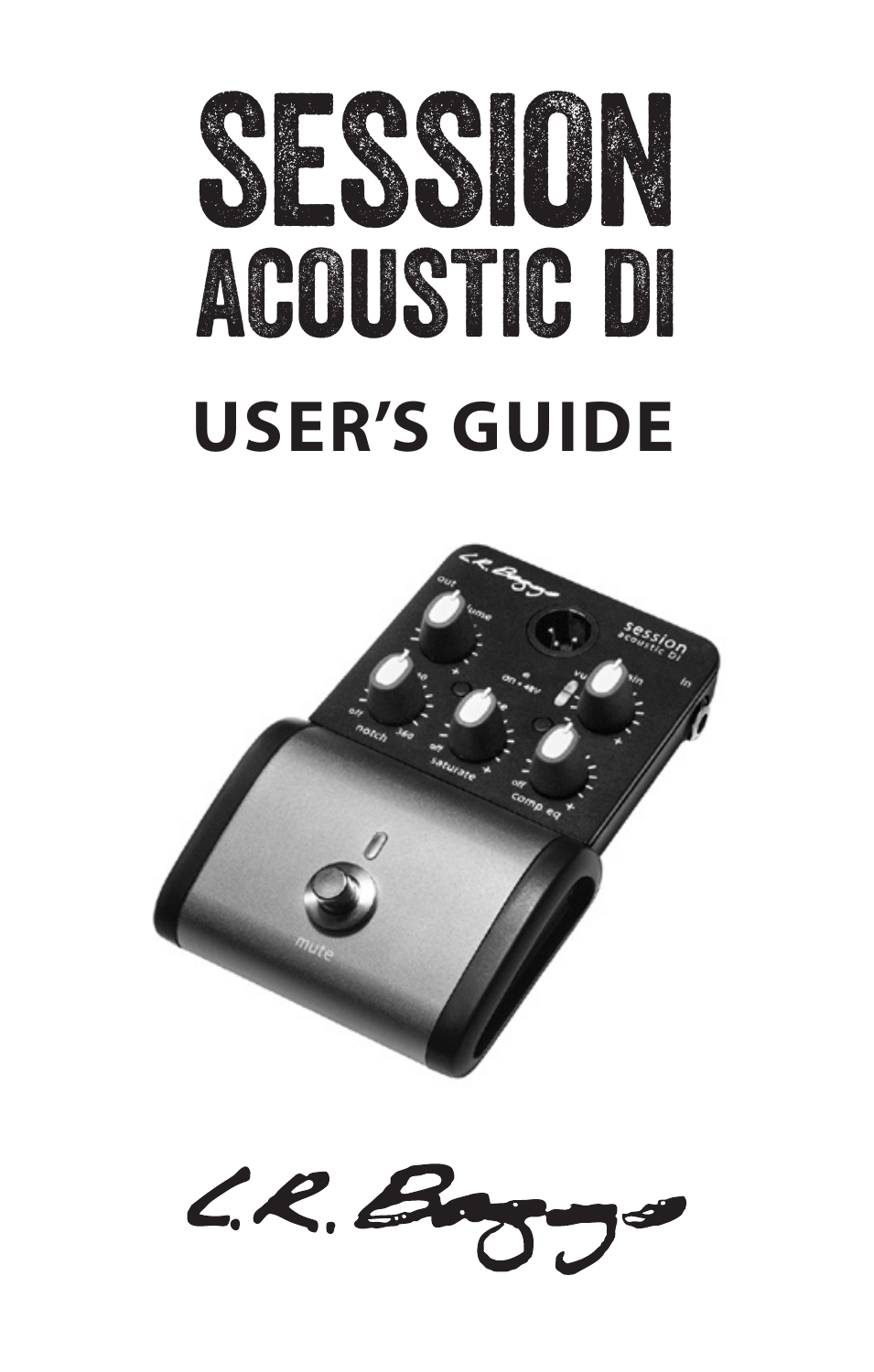## **INTRODUCTION**

Inspired by the LR Baggs Handcrafted Video Sessions and our experience in some of Nashville's great studios, Session Acoustic DI brings our signature studio sound to your live rig. The Session DI enhances your acoustic pickup and imparts the rich sonic character that you'd expect from an experienced audio engineer using some of the world's finest studio gear. We've captured this studio magic and put it into a compact, easy-to-use DI that will transform your live sound.

### **GETTING STARTED**

- 1. Power the Session DI with a 9V battery, 9V DC power supply (not provided) or 48V phantom power. An orange light will indicate 9V battery or DC power and a green light will indicate 48V phantom power.
- 2. Plug your guitar into the input to activate the Session DI (upper right hand side) and a cable to either the ¼" output (upper left hand side) or the XLR output (on the top).
- 3. Adjust the gain control by using the VU meter. Read section B in this manual for setting your gain to the appropriate level.
- 4. Plug the ¼" and/or XLR output cable into your amp or PA and experiment with the Session DI.

*Continue with this manual to learn more about its features.*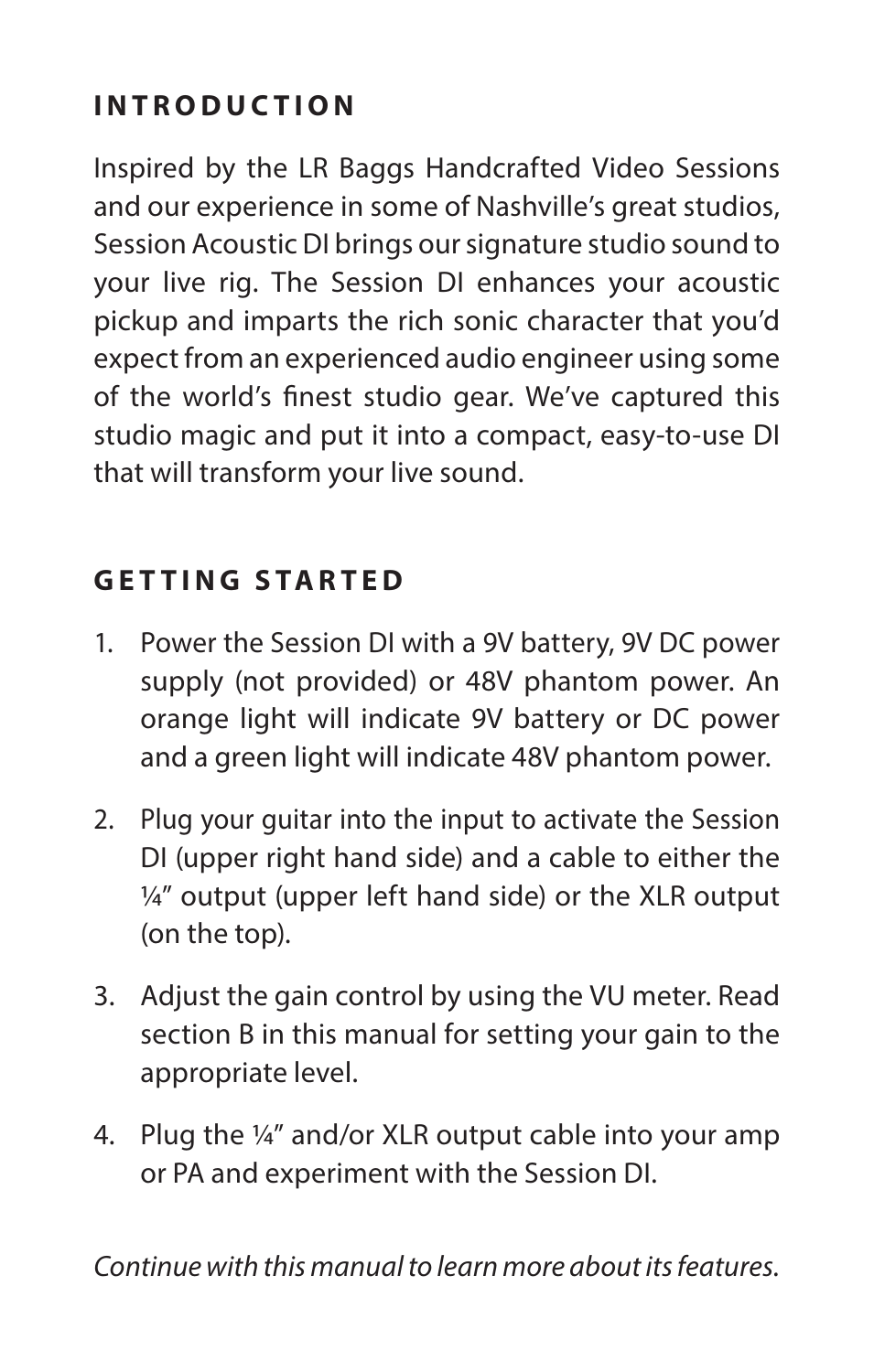#### **TOP FEATURES**



#### **A. Instrument Input**

The ¼" input is an unbalanced (mono), all discrete input. Plugging into the input will activate the Session DI, therefore, unplugging will turn the system off. Be sure to mute the signal before unplugging from the Session DI to avoid a loud pop.

#### **B. Gain**

Setting the gain is one of the most important keys to achieving optimum sound quality and signal-to-noise ratio. If you have a volume control on your guitar, make sure it is turned all the way up before setting the gain. Begin with the gain control in the counter-clockwise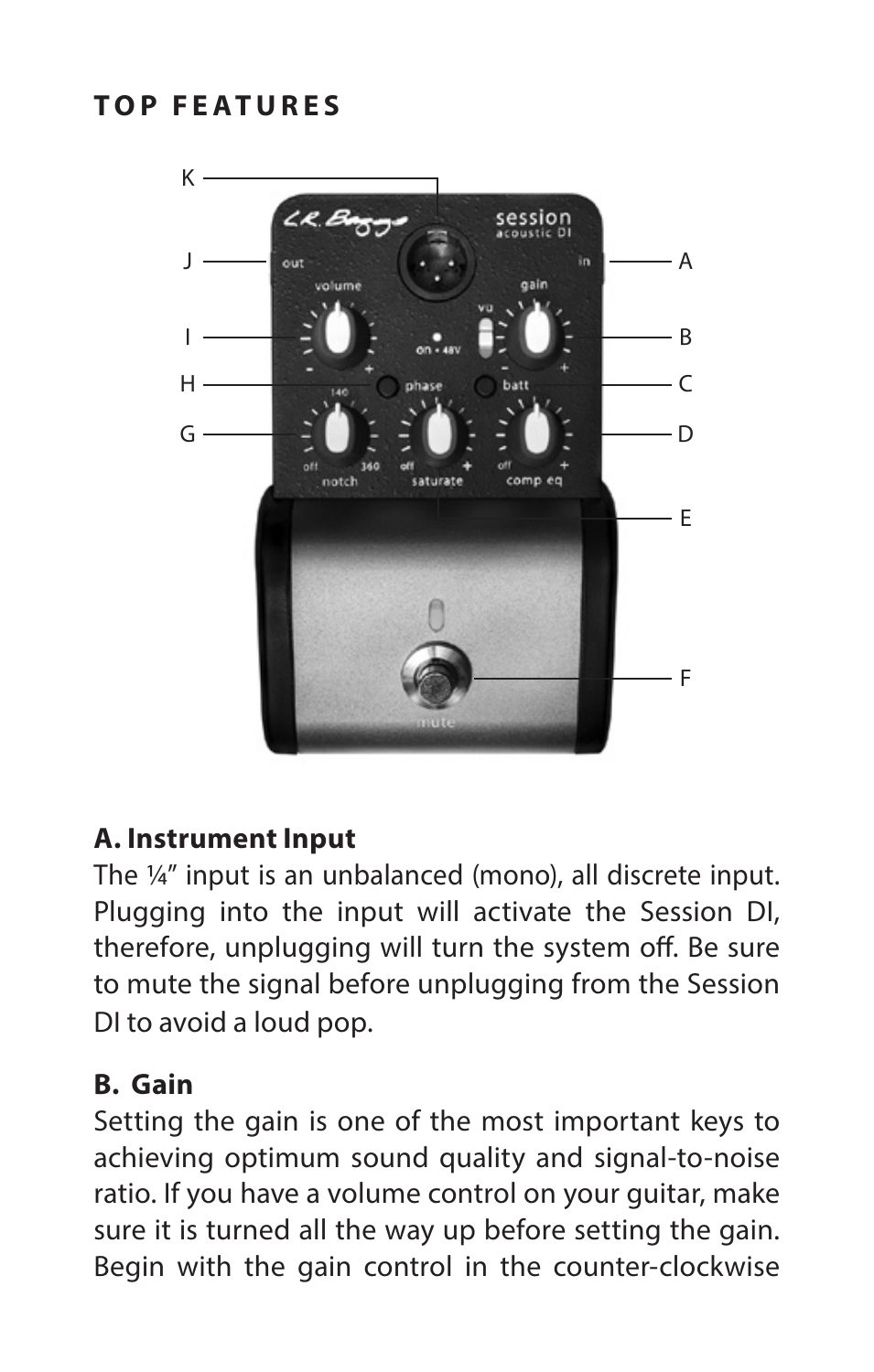position. Turn the control clockwise as you strum the guitar until the VU meter clips red slightly at your loudest playing level. Make sure yellow clips consistently.

### **C. Battery Check**

Push the "batt" button to check how much life is left in the battery. The VU meter's LED display doubles as the battery check function by reversing the color orientation. A full battery will give you approximately 125 hours of playing time. Two LEDs means you have approximately 30 hours left. One red LED means it's time to change the battery (located on the underside). To maximize battery life, make sure to unplug your instrument cable when you are not using the Session DI.

## **D. Comp EQ**

The Session DI features 3 narrowly focused bands of compression for taming common problematic frequencies and enhancing the voice of your guitar. The low, mid, and high frequency compressors are essentially "touch-sensitive" EQs that respond in real-time to your dynamics. The harder you strum, the more they compress and vice versa. When the knob is in the counter-clockwise position, the effect is completely off. Turn the control clockwise and apply to taste.

### **E. Saturate**

The Session DI's analog saturation is voiced specifically for the acoustic guitar. Engage the effect to add warmth, dimension and pleasing harmonic content while smoothing your signal for an enhanced, post-processed mix. When the knob is in the counter-clockwise position, the effect is completely off. Turn the control clockwise to saturate the signal.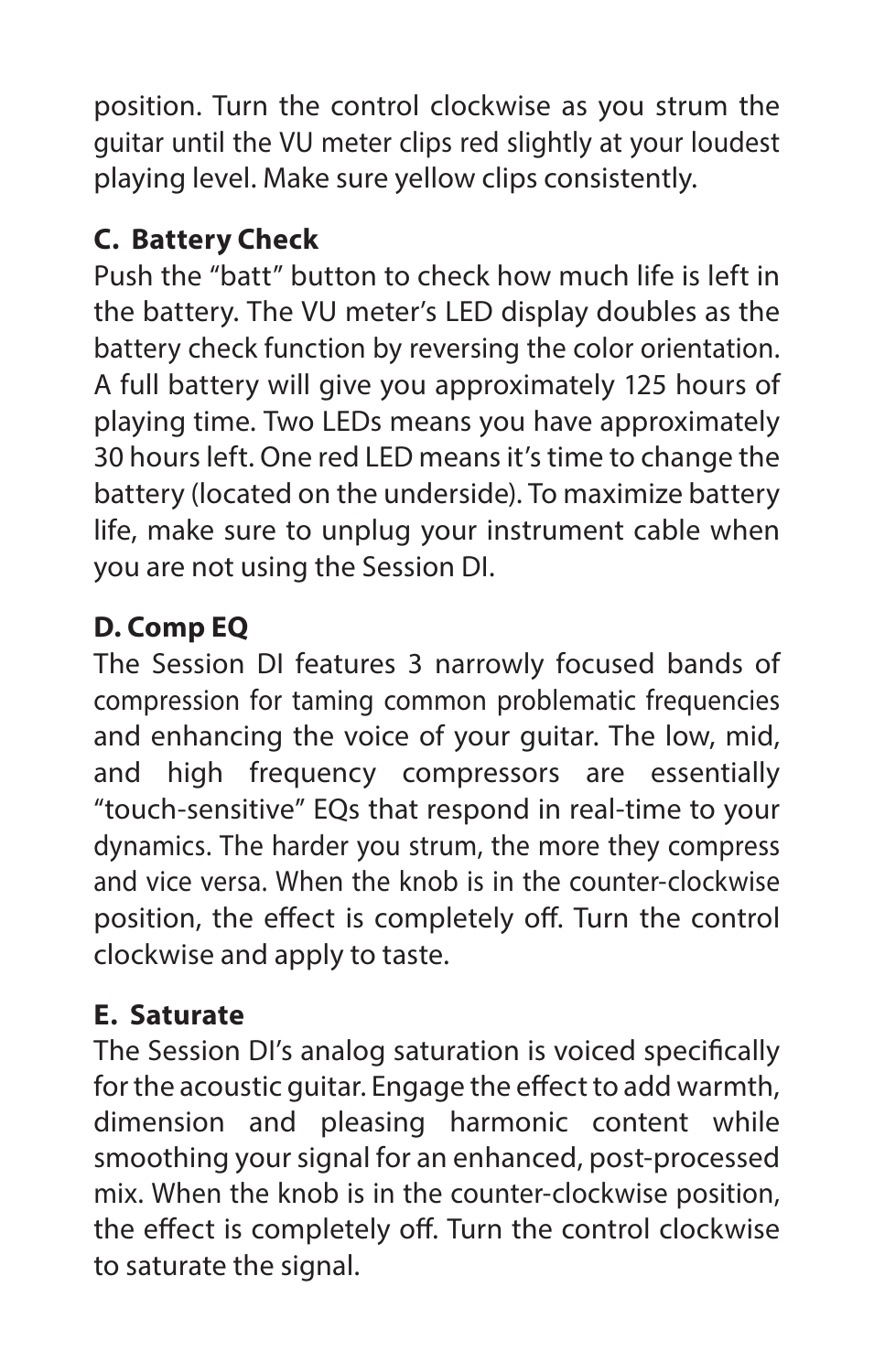### **F. Mute**

Press the footswitch to engage the mute for both the XLR and ¼" outputs. The orange LED will light up when the Session DI is muted. Press the footswitch again to un-mute your signal.

### **G. Notch**

The notch filter is designed to help control feedback. If your guitar begins to feedback, slowly turn the notch control clockwise. The offending frequency will stop instantly when the notch is in the proper position.

### **H. Phase**

Press this button to invert the phase. Usually, one phase will provide the best sound and feedback resistance. We recommend trying both phases each time you set up.

### **I. Volume**

The master volume affects both the ¼" and XLR outputs.

### **J. ¼" output**

The ¼" output is an unbalanced line level output. You can plug into any amp or device that has a ¼" input. For best results we recommend a full-range PA or high quality acoustic amplifier.

### **K. XLR output**

The XLR, or DI output (located on the top), is a balanced output for connecting to a mixing desk with a standard XLR cable.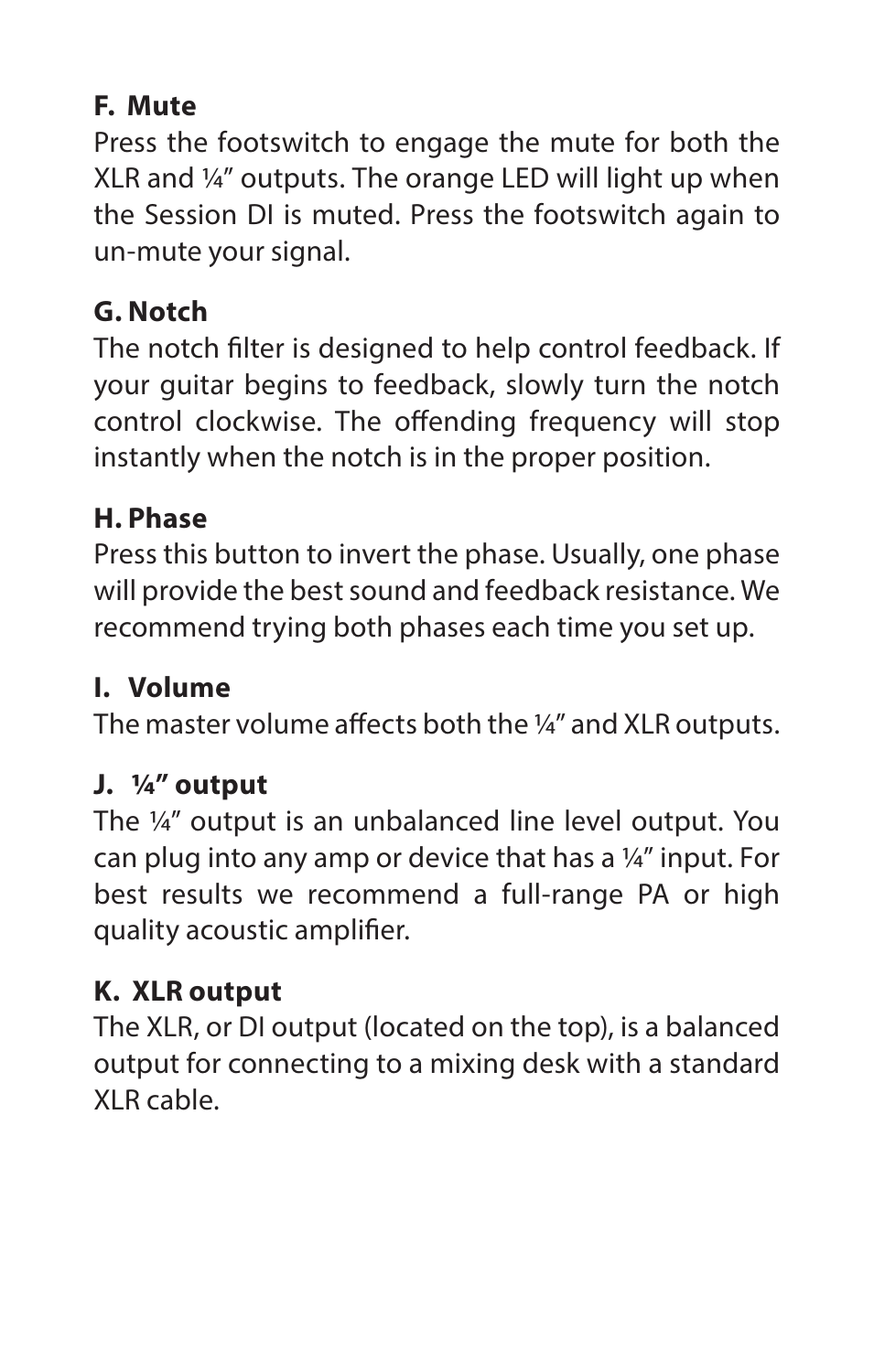#### **SIDE FEATURES**



#### **A. DC INPUT**

The DC power input is designed for a standard 2mm plug commonly used with effects pedals and "floor-box" products. Most power supplies or multi-power devices designed for musical products may be used. 9VDC recommended with a 12VDC maximum.

#### **B. HPF (High Pass Filter)**

The Session DI's high-pass filter may be used to attenuate extraneous low frequencies, allowing for an appropriate mix in different playing situations and sound systems. The variable "hpf" switches between 40, 80, 120 and 200Hz.

#### **C. Ground Lift**

Engage this switch to reduce or eliminate groundrelated noise.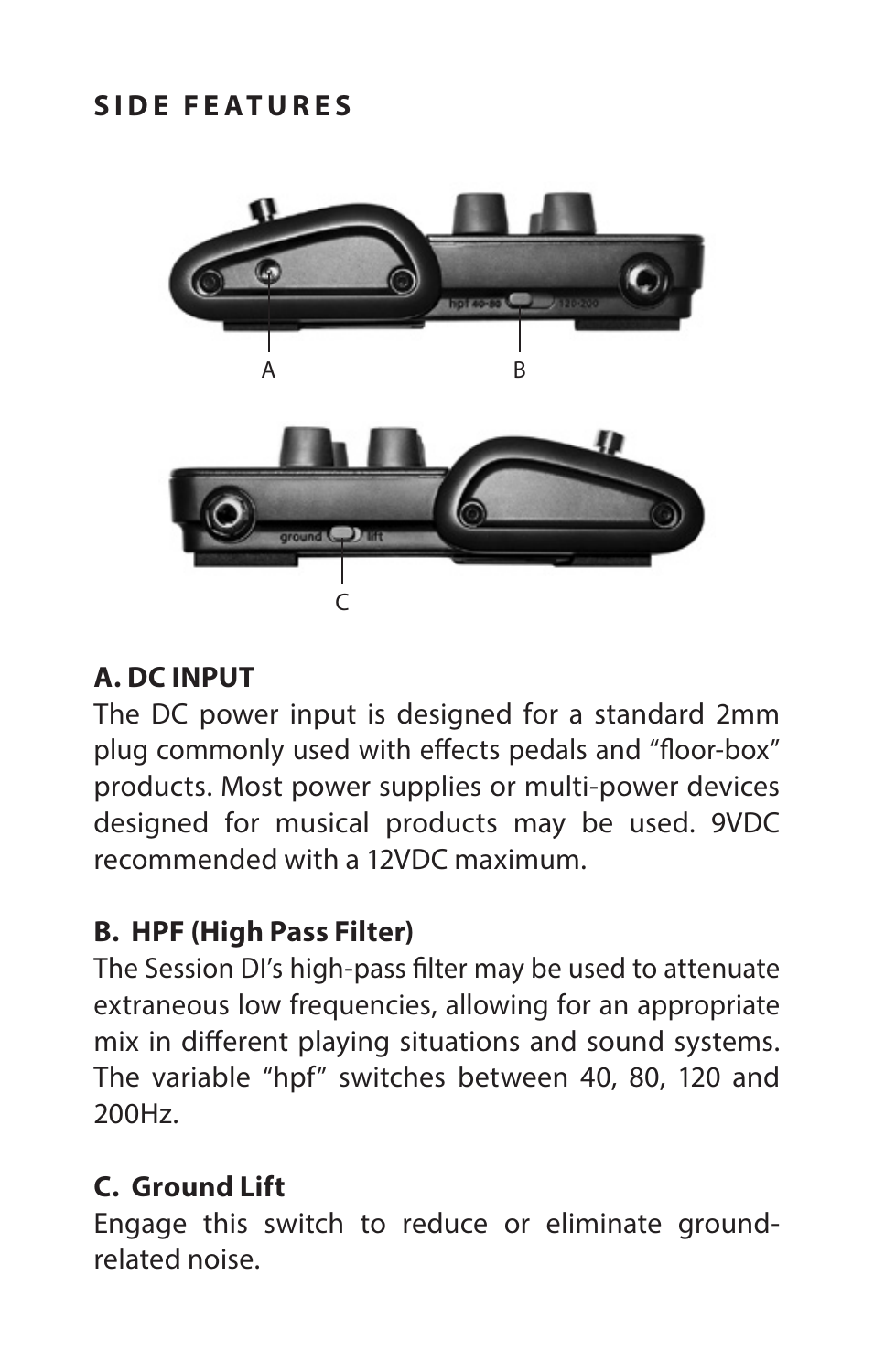### **SPECIFICATIONS**

**1/4" INPUT** Input Impedance: 10 Megohms Preamp Gain: -12dB to +26dB Input Level: -25dBv to 1.8dBv (0.53Vrms to 1.23Vrms)

**DI OUTPUT** Output Level: -1dBv (0.88VRms) Balanced Output Impedance: 470 ohms

# **LINE OUTPUT**

Output Level: -1dBv (0.88VRms) Unbalanced Output Impedance: 470 ohms

#### **POWER**

DC Power Consumption: 0.65W Max at 9V DC Current Draw: 3mA Voltage Range: 7.5VDC - 12VDC Power Supply: 9VDC with 100mA (or 1 Watt) minimum 9V Battery Life: 125 hours Phantom Power: 24VDC minimum Signal to Noise: 90dB, unweighted

**HIGH PASS FILTER** Frequencies: 40Hz, 80Hz, 120Hz, 200Hz

**PHYSICAL CHARACTERISTICS** 1.5Lbs, 6.25" Length x 4" Width x 1.75" Depth

*These specifications may change without notice.*